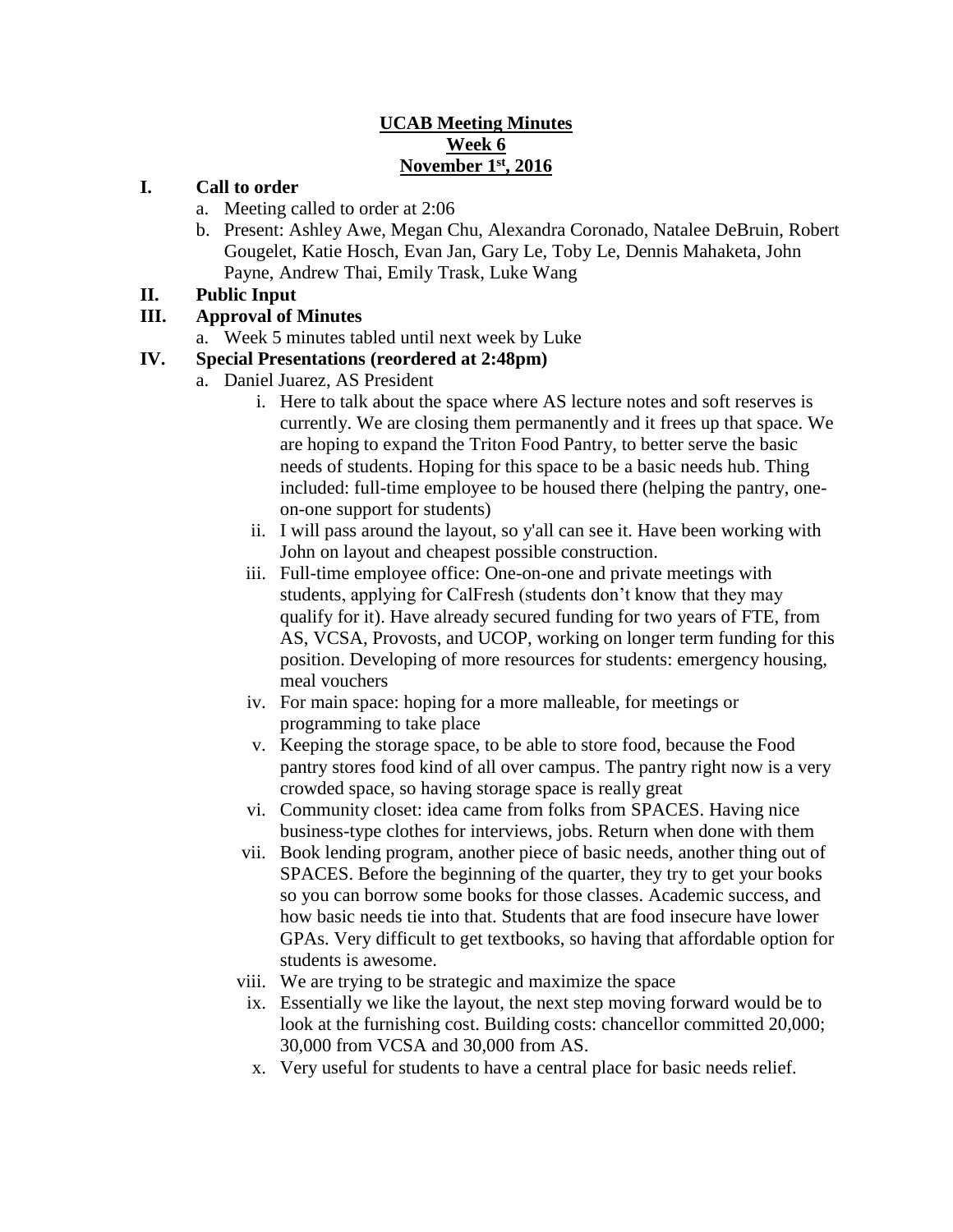- xi. Gary: Thank you, I was on the Food Insecurity committee last year. Revisit the storage space, wouldn't fit the additional fridges that the food pantry looks like. How do you address the new editions of textbooks for the book lending program? Clarification: space too small for all storage that is wanted.
	- 1. Fridge itself is separate. We have a fridge and the fridge is going to stay where it is right now. The storage aspect is like canned goods and such. That's an already established program and it has the funding from the SPACES lock-in. The program is going to recontinue next quarter, we are hiring full time staff for SPACES. They are looking at ways to support in other ways. For example the online homework. Revamping of how some of the book lending for those instances
- xii. Andrew: have you gaged student population on all these new things? How would affordable textbooks happen?
	- 1. I don't mind competing with Bookstore. It's the book lending program, borrow the books. All of these conversations have happened in the basic needs committee. Following protocol, there was no survey or anything. Can't do anything without the consent of the Basic Needs Committee. Using the food pantry because they are the ones that interact with students everyday. As for Grad students, I have communicated with the Acting GSA President to collaborate. Funded by undergrad fees, reaching out to try to get help with funding from Grad students
- xiii. Rob: Visits, 13% what does that mean
	- 1. Just that. 13% of all visits to use the services (food) are grad students.
	- 2. Rob: so grad students are benefiting from undergrad students? a. Daniel: yes
- xiv. Ashley: Wouldn't be com[petition with the Bookstore because of financial difficulties. Could we get a CAPS counselor in this space?
	- 1. Daniel: I will reach out, maybe we could set it up like the Campus community centers do it, by having hours there
- xv. Emily: Would they hire a social worker?
	- 1. Daniel: we have been looking at other job description. Hoping for case management and social work past. Revised the original job card. 25% of job is doing one-on-one case management work.
- xvi. Gary: CalFresh, I know the initiative on campus is new. You should get a dedicated case worker. Vice Chair's point about having a CAPS counselor. Not enough visibility of these ideas. Students are main stakeholder since they are funding it.
	- 1. Daniel: 25% of coordinator is case work. Only have funding for one right now. CAPS is so at capacity, not sure if we can have a dedicated person. But definelty look into drop in hours. Student input: Food Pantry does a lot of data and outreach, its such a hard thing to manage because we would like to normalize, but also it's a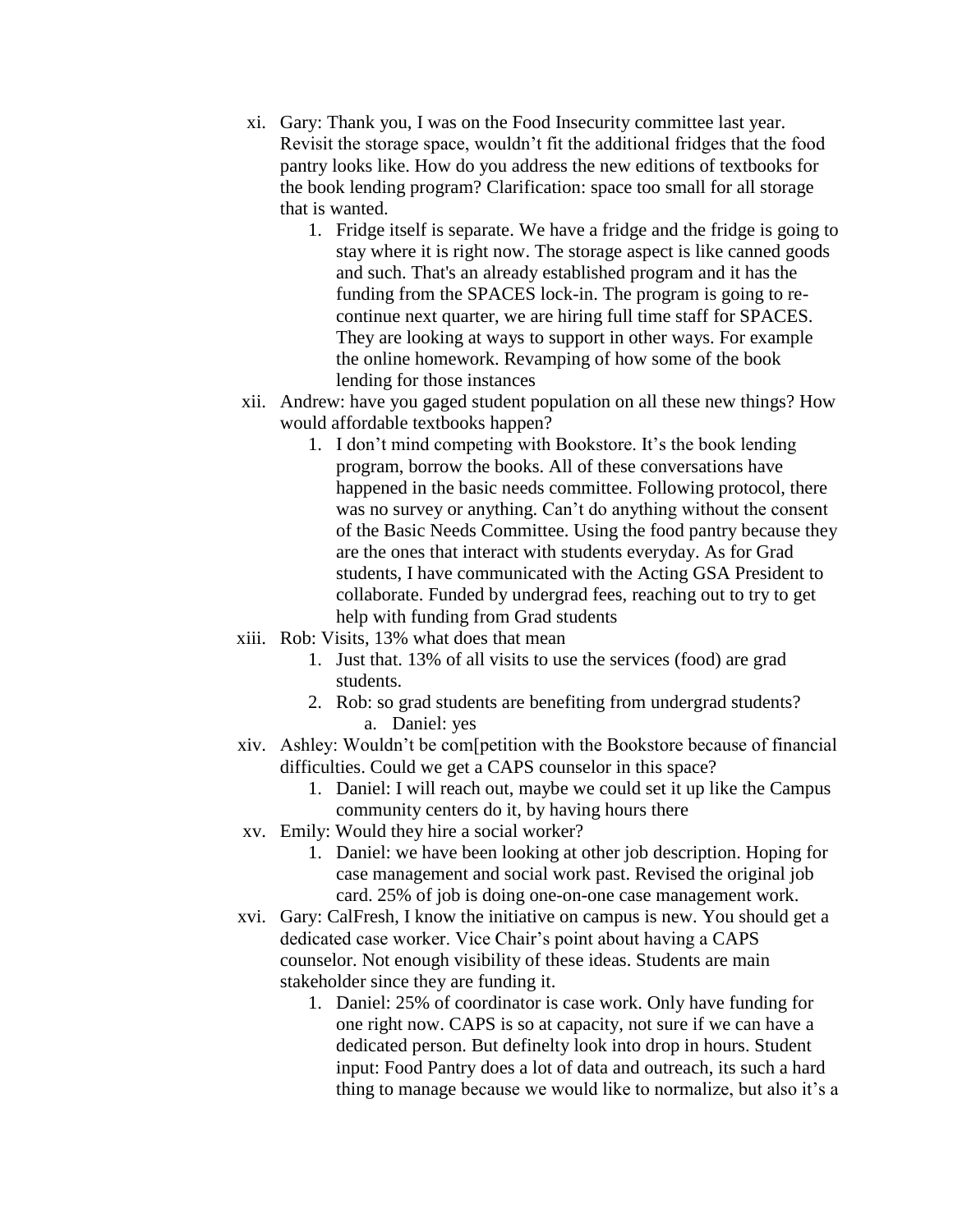very personal thing, that is private for many people. Intential to who we cater to, specific needs of students who use the space because it means that they are food insecure. I think we need to do a more wide-spread outreach. Future: on syllabi, put Basic needs resources. We don't want to out students, but also that we are targeting those that are insecure

- 2. ASpresident@ucsd.edu
- xvii. Move to re-order into new business: Ashley
	- 1. Second: Toby

# **V. Chair Report**

- a. Retreat is this Saturday from 9-3 here in the Warren College Room. Lunch will be provided. Please let me know if there are any last minute emergencies
- b. Mystery shopper tabling next week. Please sign up on the tabling sign up sheet
- c. Charter approved by VCSA, updated it and it will be sent out to as, gsa, and the college councils as well as the website
	- i. Applications for the additional at-large positions live
- d. Sustainability efforts: what can UCEN do in relation to being sustainable. Last year toward the end of Winter Quarter, SSC came in to talk about banning plastic water bottles on campus. We will get an update during week 8

# **VI. Vice Chair Report**

- a. Last of student orgs to pick up their keys, another email over student org listserve
- b. Advertising Tech Fee Subsidy more often
	- i. Luke: are we seeing less than usual?
		- 1. Ashley: there's been a drop off in my tenure as VC, but im not sure about last year
	- ii. Gary: does it have to do with AS having more funding?
		- 1. Ashley: possible, but AS usually doesn't run out of money until spring
	- iii. Emily: AS has referred students, anything to do to work with them on that communications
	- iv. Evan: last year, AS didn't run out of money. Referencing to tech fee subsidy comes from what AS cannot fund or fund fully. I talked to AVP Student Orgs to let orgs know who cant get their entire event funded by AS

# **VII. Director Report**

- a. Today, bid walk at the pub. The four contractors came by. Nov. 15 bids are due.
- b. Sharon, interim AVC, couple requests about privacy around contemplation room
- c. Trying to figure out solutions for seating for food. Cost effective ways to mitigated at
	- i. Gary: contemplation room, has to do with the table outside of the room?
		- 1. John: it depends, signage might be good as you approach the room. Some privacy panels inside the space. Table requested by students who frequent the space. Depends on point in time.
	- ii. Dennis: I walked by and I saw a group of 3 or 4 students who were being loud and someone who was trying to do something quietly. Any way to help that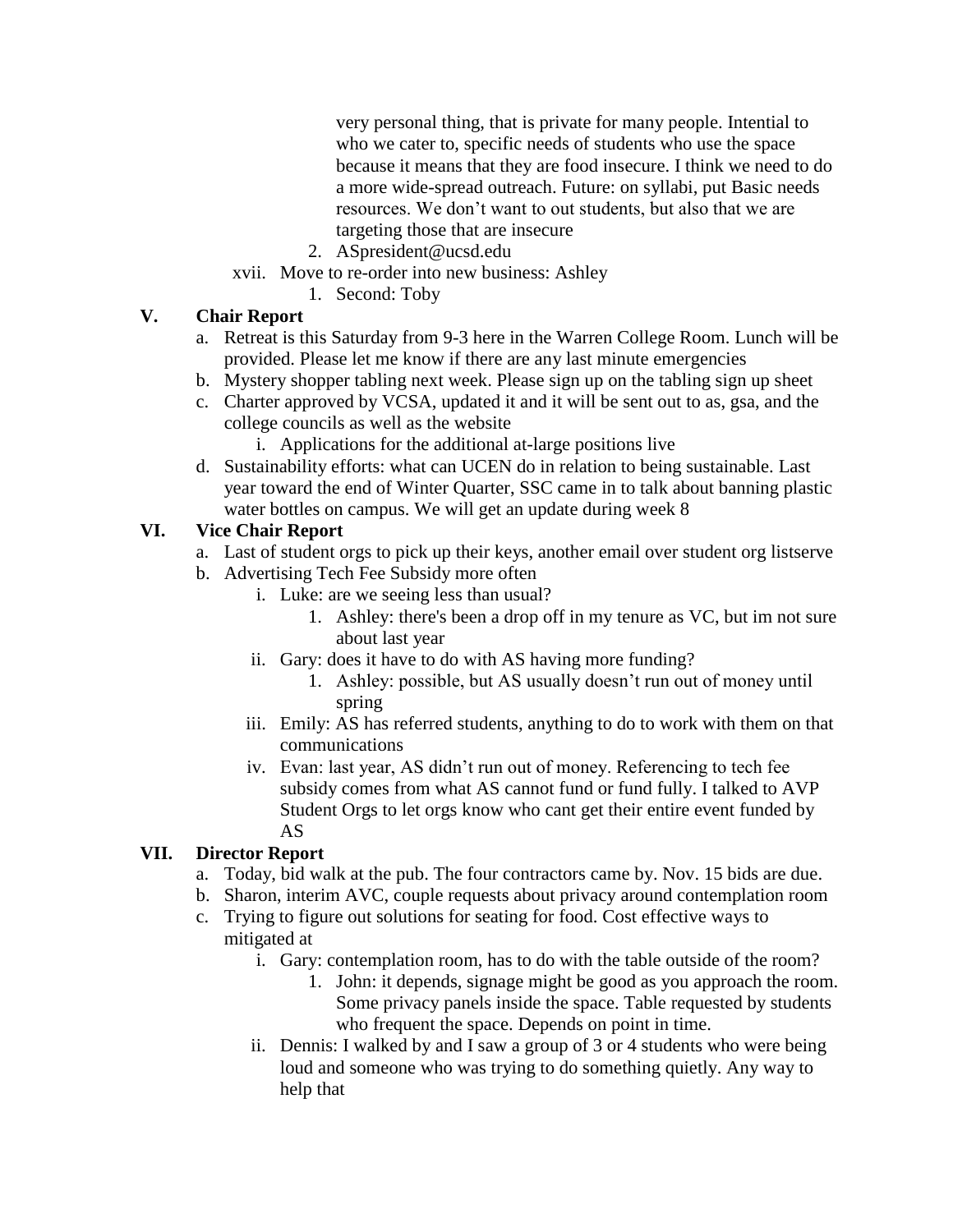- 1. John: hopefully self-policing. If there is major issues, I might
- iii. Andrew: the student org offices are right there, and getting ready for events can be very loud.
	- 1. John: that can be helped hopefully by messaging to student orgs and on that hallway

#### **VIII. New Business**

- a. Hi Thai Lease renewal
	- i. Luke: Hope you had a chance to talk to your constituencies and councils. Expiring soon, need to decide if we want to renew their lease and for how many years if any.
	- ii. Natalee: motion to move into closed session at 2:20pm
		- 1. Gary: Second
	- iii. Motion back into open session at 2:32pm by Luke
		- 1. Second: Ashley
	- iv. Evan: consensus with undergrad population, there isn't a strong feeling towards Hi Thai, nearly half said they don't really go there except for TA Office Hours, a couple that loved it, and a few that said get rid of it. Something to consider there are a lot of drastic changes in the university. Hi Thai has been here for 10 years and it is a good opportunity to get something new. People go there for convience. Not looking to create zones that people just go there for convicnece. We want them to want to go there
	- v. Dennis: Sixth college council, only about 4 had been to Hi Thai. General consensus that they liked Hi Thai. They said it is one of the only asian food place, they don't like the price, but they wouldn't mind getting it replaced
	- vi. Andrew: similar to Dennis, Warren students too far to get to Hi Thai. Majority of council wouldn't have a problem to seeing it replaced as well as changes to the menu and such
	- vii. Gary: I don't think we need to revitalize this area, there are already lots of new things happening in the Original Student Center, don't fix something that isn't broken. Replacing the hole that it would leave in campus would be tough. Reiterate, can you summarize the arguments on both sides?
		- 1. Luke: in summary, we see majority of grad students to stay or make changes to prices, food quality, menu choices. Do most councils feel like they don't care if it is removed?
			- a. Natalee: Revelle wants it removed
			- b. Andrew: Warren wants changed, don't mind its removed
			- c. Luke: consensus seems to be don't mind if its removed
	- viii. Megan: I work in Revelle, and many grad students are bio or chem, while the feedback is not awesome food, reminding that grad students is here when campus is closed, when none of the other food places are open, may not necessarily be the best or most authentic food, but sometimes it is the only option if they are working on campus and they are here all day. There have been delays in pub project, if there are more delays what do we have.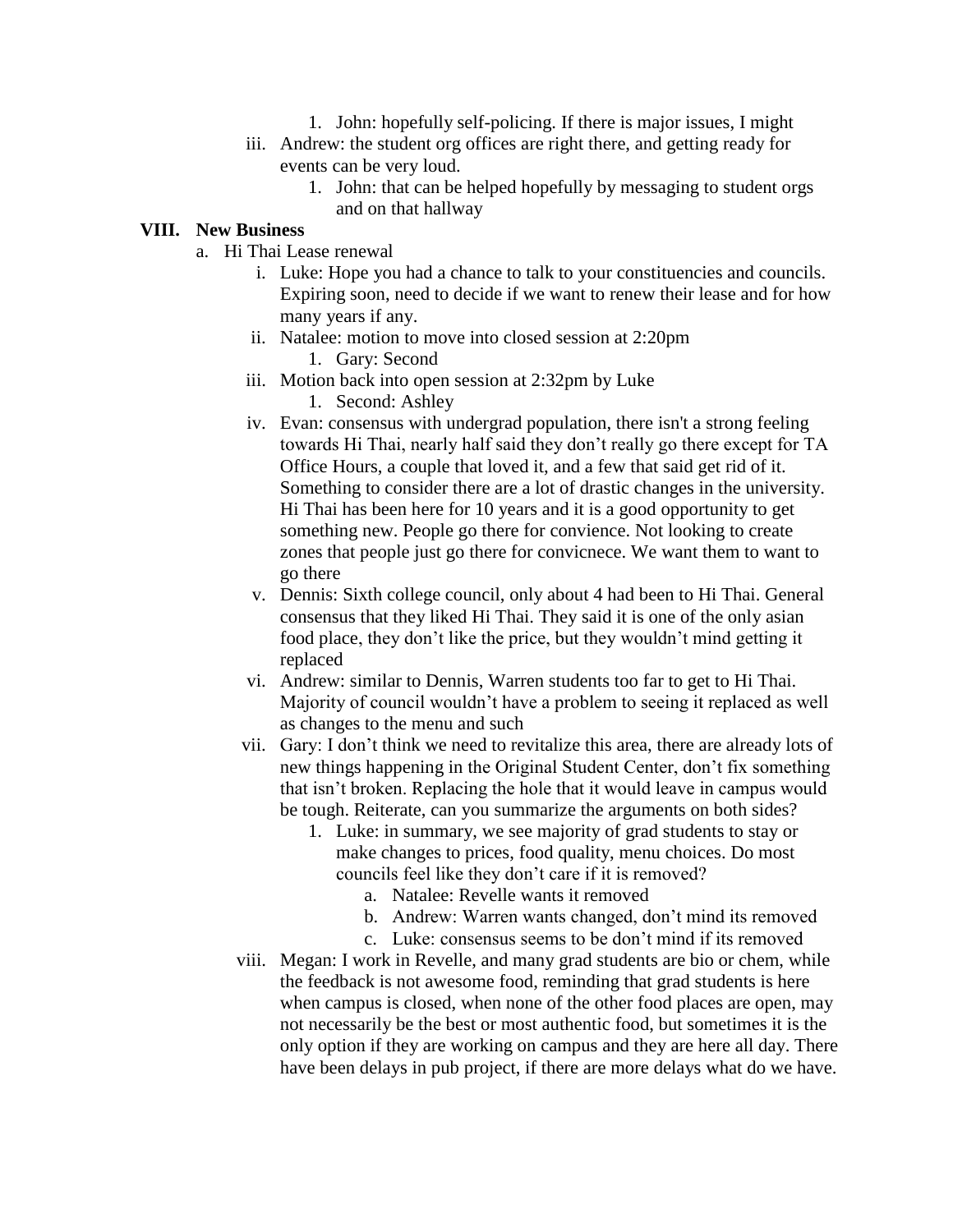Taco Villa is great, but taking away one choice instead of allowing two choices

- ix. Evan: to clarify, I wasn't necessarily supporting removing the vendor, I just think we can revitalize the space, spruce it up. Old building could use some new decorations to give it some new energy. Change the space or change the
- x. Alexandria: Talking to ERC Students, nobody really cared if Hi Thai is removed but people use it as a study space. Boba is apparently really bad. If they enhance their menu, maybe give them another chance.
- xi. Gary: Can I ask for a straw poll. Need more time?
	- 1. Need more time to gather better idea of constituents: 4
	- 2. Already have a good idea of constituents thoughts: 7
	- 3. Abstain: 1
- xii. Move to close discussion and reorder to special presentations: Evan
	- 1. Second: Dennis
	- 2. Objection: Rob
	- 3. Evan: planning on re-opening discussion after special presentation so that the AS President can give their presentation
	- 4. Rob: withdraw objection
- xiii. Move to table this item for one week: Evan
	- 1. Rob: Second
- b. Food Pantry Expansion
	- i. Luke: we have to approve the new concept, so they can move forward
	- ii. Evan: is there going to be any significant financial contribution from University Centers?
		- 1. John: currently there is no funding, but we are helping coordinate
	- iii. Ashley: Focused on the change, not personal
	- iv. Ashley: move to approve the change in the as lecture notes and soft reserves MOU to a Food Pantry expansion and Basic Needs Center 1. Second: Toby

# **IX. Old Business**

### **X. Member Reports**

### **XI. Open Forum**

- **a.** Sustainablity
	- **i.** Luke: Some vendors are still selling plastic water bottles: Jamba Juice and TapEx, Iniating a plastic bag ban in PC, compostable to-go containers (shogun and lemongrass use plastic). David Liao will come in during week 8 to present on some updates
	- **ii.** Andrew: how much revenue is based on water bottles for Jamba Juice? **1.** Luke: for Tapex its generally bundled with meals
	- **iii.** Evan: is there a possibility to get a study on fiscal impact of the revenue plastic bags, and how much it will change the revenue.
		- **1.** John: we would need to make an official lease agreement or campus-wide policy. We strongly encourage vendors to be sustainable. Panda is so corporate, that local change is very